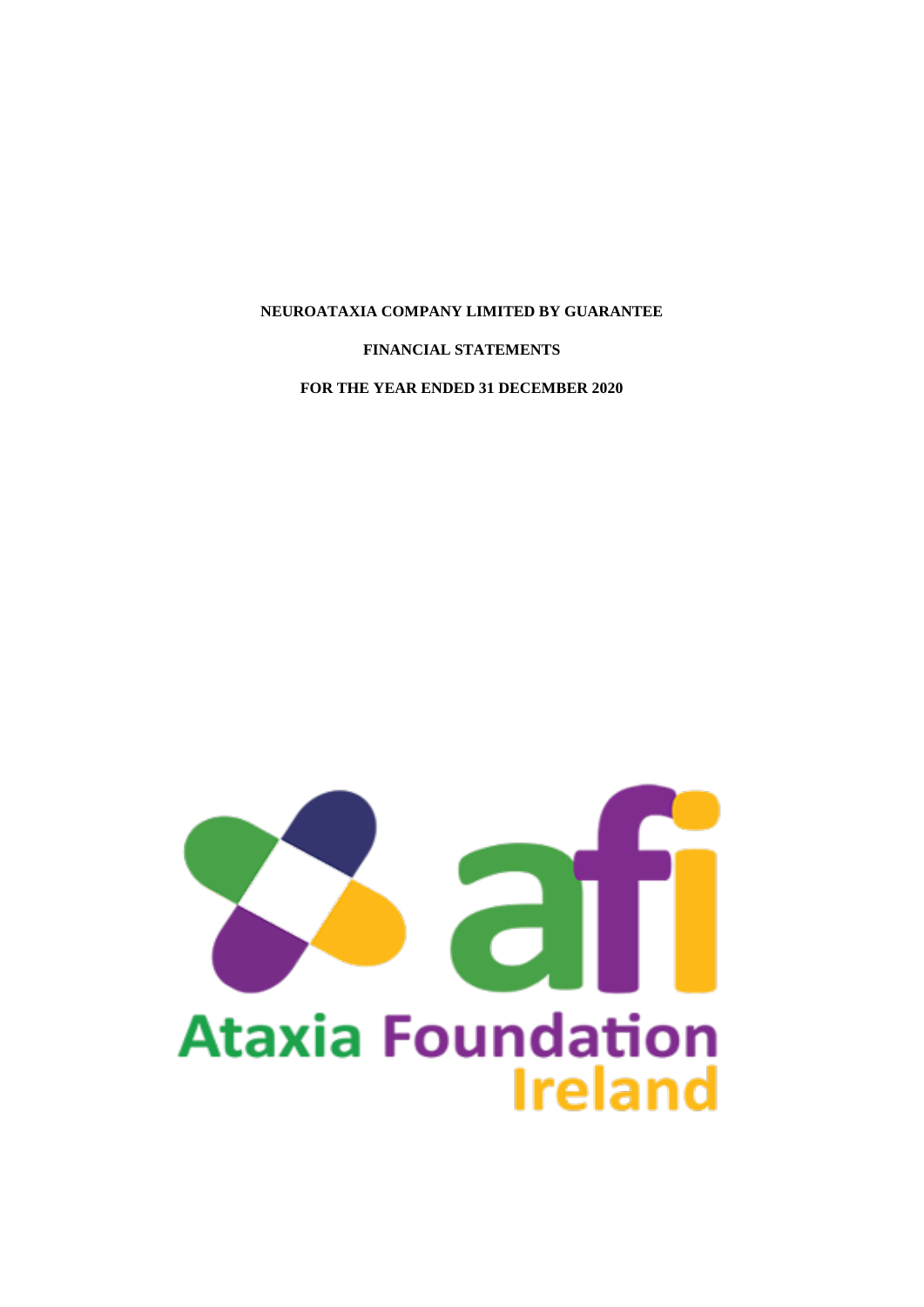# **FINANCIAL STATEMENTS FOR THE YEAR ENDED 31 DECEMBER 2020**

| <b>CONTENTS</b>                                 | <b>Pages</b> |
|-------------------------------------------------|--------------|
| Directors and other information                 | $\mathbf{1}$ |
| <b>Chairperson's Statement</b>                  | $2 - 3$      |
| Directors' Report                               | $4 - 7$      |
| <b>Statement of Directors' Responsibilities</b> | $\,8\,$      |
| Report of the Auditor                           | $9 - 11$     |
| <b>Statement of Financial Activities</b>        | 12           |
| <b>Balance Sheet</b>                            | 13           |
| <b>Cash Flow Statement</b>                      | 14           |
| Accounting policies                             | $15 - 16$    |
| Notes to the financial Statements               | 17-19        |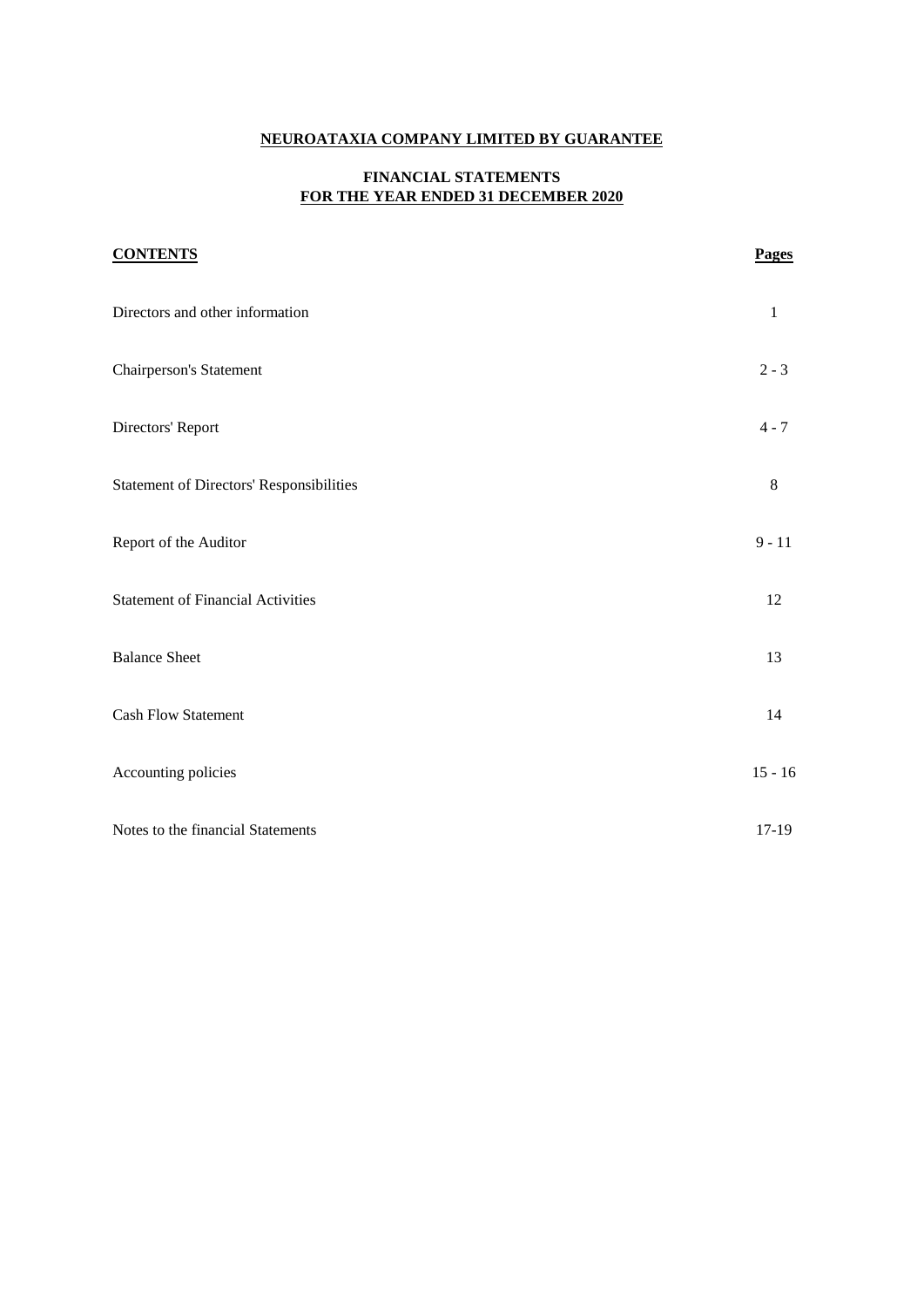### **DIRECTORS AND OTHER INFORMATION**

# **COMPANY REGISTERED NUMBER** 588973

| <b>CHARITY NUMBER</b>          | 20153540                                                                                                                                                         |
|--------------------------------|------------------------------------------------------------------------------------------------------------------------------------------------------------------|
| <b>OPERATING NAME</b>          | <b>Ataxia Foundation Ireland</b>                                                                                                                                 |
| <b>CHIEF EXECUTIVE OFFICER</b> | Albert Young                                                                                                                                                     |
| <b>CHAIRPERSON</b>             | John Kelleher                                                                                                                                                    |
| <b>DIRECTORS</b>               | John Kelleher<br>Rachel Byrne<br>David Power<br>Kenneth Caulfield<br>Rita McDermott<br>Anita Gracey (Appointed 27 July 2020)                                     |
| <b>SECRETARY</b>               | David Power                                                                                                                                                      |
| <b>REGISTERED OFFICE</b>       | Gorteen<br>Inch<br>Gorey<br>Co Wexford                                                                                                                           |
| <b>AUDITOR</b>                 | Cranmer & Co<br>Chartered Accountants & Registered Auditors<br>Ashlegh House<br>John F Kennedy Road<br>John F Kennedy Industrial Estate<br>Dublin 12<br>D12 VE06 |
| <b>BANKERS</b>                 | <b>Bank of Ireland</b><br>Main Street<br>Gorey<br>Co Wexford                                                                                                     |
| <b>SOLICITORS</b>              | <b>Keans Solicitors</b><br>4/5 Trinity Street<br>Dublin 2<br><b>D02 RH32</b>                                                                                     |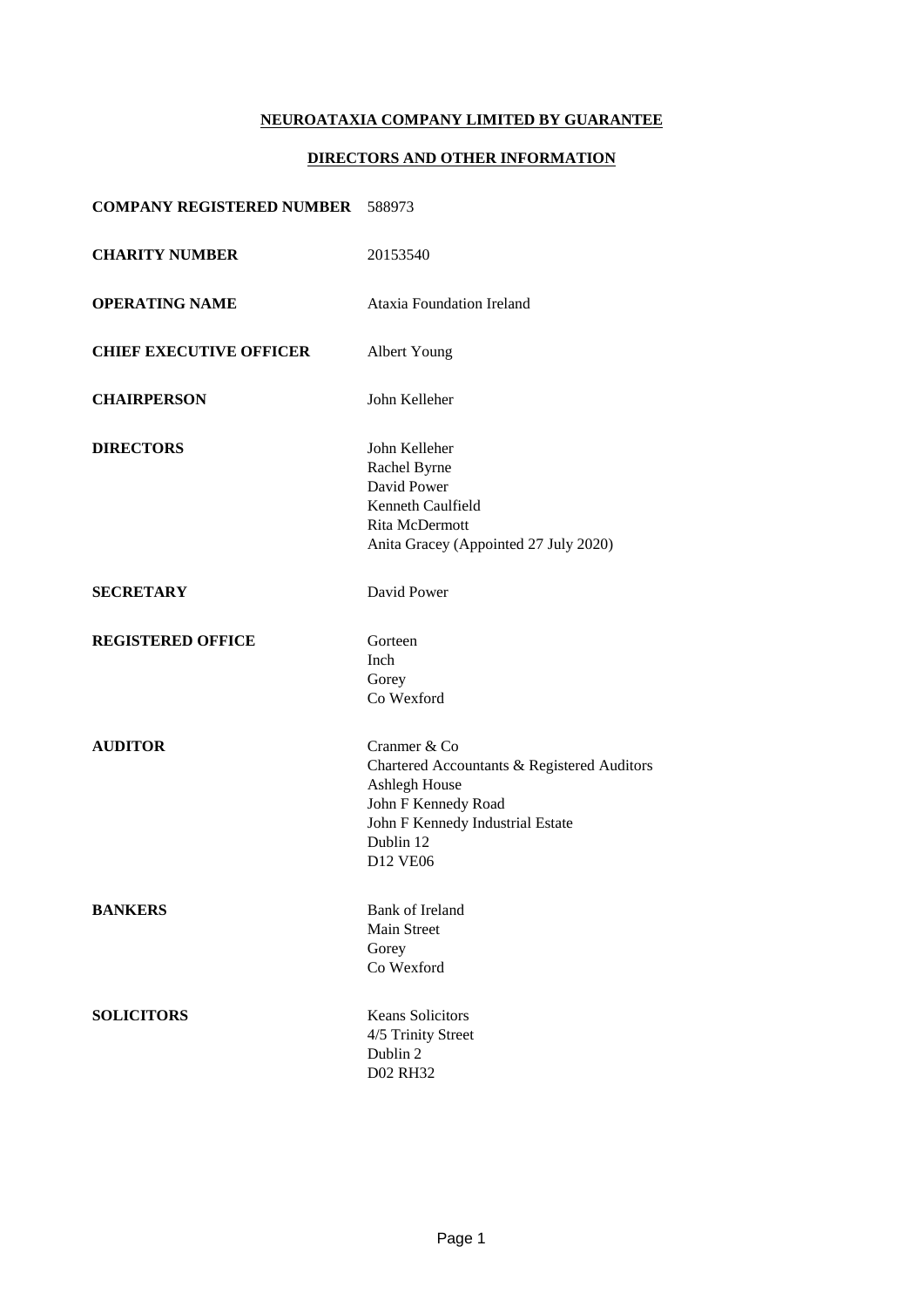### **CHAIRPERSON'S STATEMENT**

Ataxia Foundation Ireland's (AFI) motto is "by members for members" and our mission statement is to enhance the quality of life for all of us with an Ataxia. We lead positive change and delivery of service through experience, information, advocacy and service.

Hi I'm John Kelleher, the Chairperson, and I have Friedreich's Ataxia, the most common form of genetic ataxia. It slowly robs you of what you have. Over time you lose your balance, coordination and muscle mass. I try using my knowledge of Ataxia to help our members. I have what would be considered to have a mild form of FA having been diagnosed at 17. I got my first wheelchair at age of 28. I am still very independent. Others with an Ataxia are not so lucky.

This year we have lost a number of our cherished members of AFI, Amy Keeleghan, Frances Butler and Brian Gracey. Our sympathies go to their families and friends for their loss. They will be deeply missed.

Ataxia Foundation Ireland's trustees have been able to manage the risks of running AFI well in 2020 despite the pandemic. Saying that, we are in need of more money to improve our services for our members.

2020 started and ended with great optimism.

One of our valued members approached the board with an idea for a social event which we backed. They wanted to have a Valentines event for everyone with games, a fun element challenging your smarts, physical ability all while thinking of your mental health. It was a huge success and very enjoyable.

Our CEO and founder did receive a small payment for expenses incurred including travel and general expenses from the foundation of AFI to 31 December 2019. The office is currently located at his home and all equipment is stored there.

We had other events in our thoughts including a trip to Fota Wildlife Park. We are anxious to have new and different events for our members throughout the country since people live with Ataxia throughout Ireland.

These social events are extremely important as it can be difficult for people with Ataxia to socialise. Socialising together provides shared support and helps to ease the anxiety that can come with Ataxia.

Covid 19 stopped AFI's progress. Our members were still there but now they were more isolated. Our Ataxia Support Team continued to help members but were unable to visit them. We reached out as much as we could to our members. This, with the loss of coordination and frustrations in communicating that affect people with Ataxia, it made things even harder. We encouraged our members to share creative ideas from jokes to poetry.

Mark Colcough, a good friend of one of our members, organised a 10km sponsored sea swim to raise funds and awareness of Ataxia in the Gorey area. The atmosphere around the locality was great and both funds and awareness of Ataxia were raised.

AFI were heavily involved in the save Cuisle campaign and even though it looks like a lost cause AFI will not give up. Cuisle was a holiday/respite venue for disabled people. Our members really enjoy their trips to Cuisle.

We are involved in the continuing search for respite and a holiday centre for groups of disabled people even love blossomed at Cuisle for our members.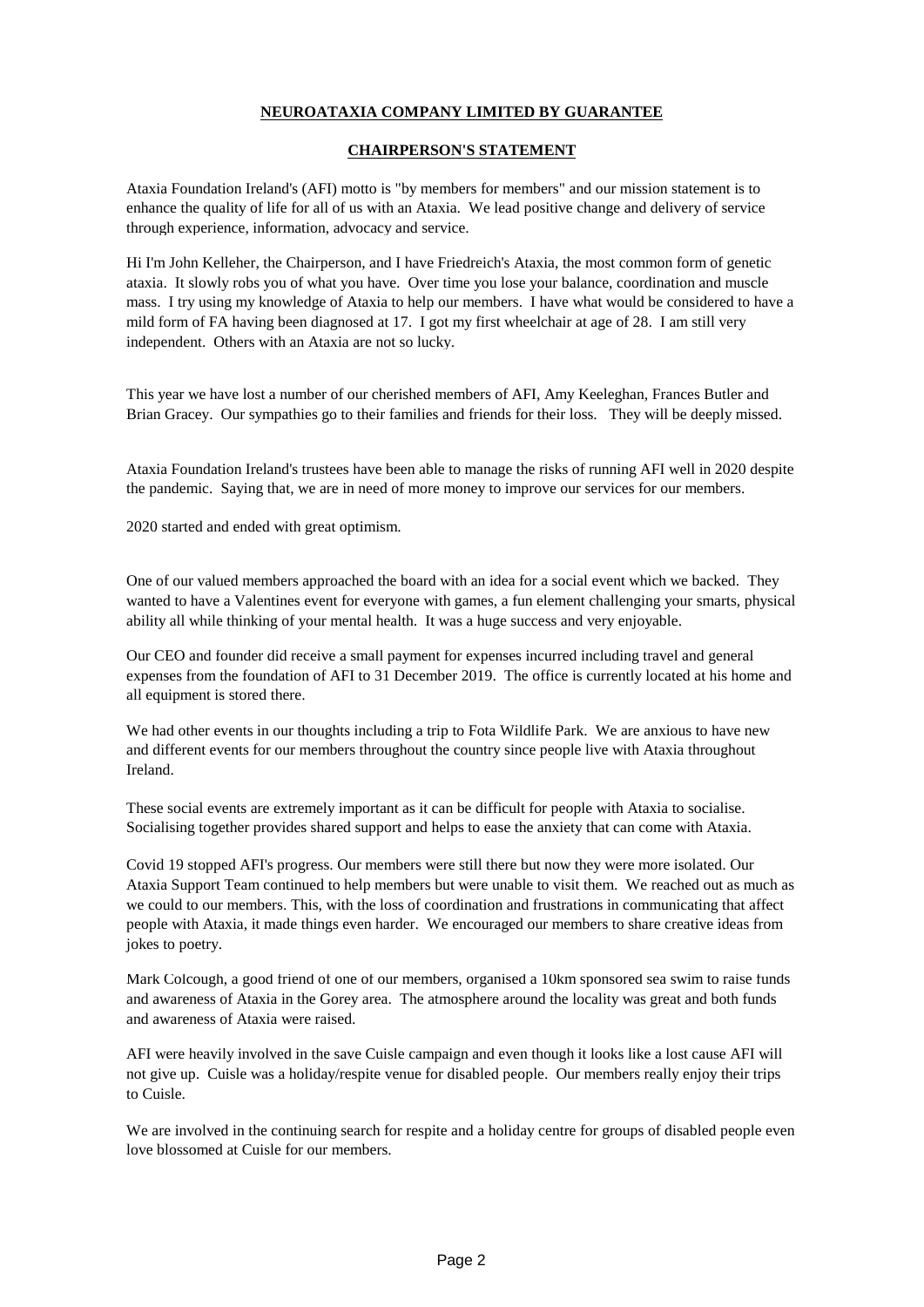# **CHAIRPERSON'S STATEMENT**

Maynooth Students' Union nominated AFI as their designated Charity for the college year 2019/2020. Despite Covid 19 curtailing most of the fundraising activities they had planned, they did fantastic work and raised a lot of money for AFI as well as creating awareness of Ataxia.

AFI currently receives no government funding so all donations are more than welcome. The funds and awareness of Ataxia received from Maynooth Students' Union very much appreciated.

AFI gave a card and gift for Christmas to its members with an Ataxia. This was a very welcome surprise for

2020 ended with news of a COVID vaccine, a light at the end of the tunnel, a way for us to meet our members. We are still pushing to get funding from the HSE.

For 2021 we plan on organising Zoom classes, new fundraising ideas, and we want to create a newsletter for our members. This is a work in progress and we have lots of contributions from our members.

**John Kelleher** Chairperson

\_\_\_\_\_\_\_\_\_\_\_\_\_\_\_\_\_\_\_\_\_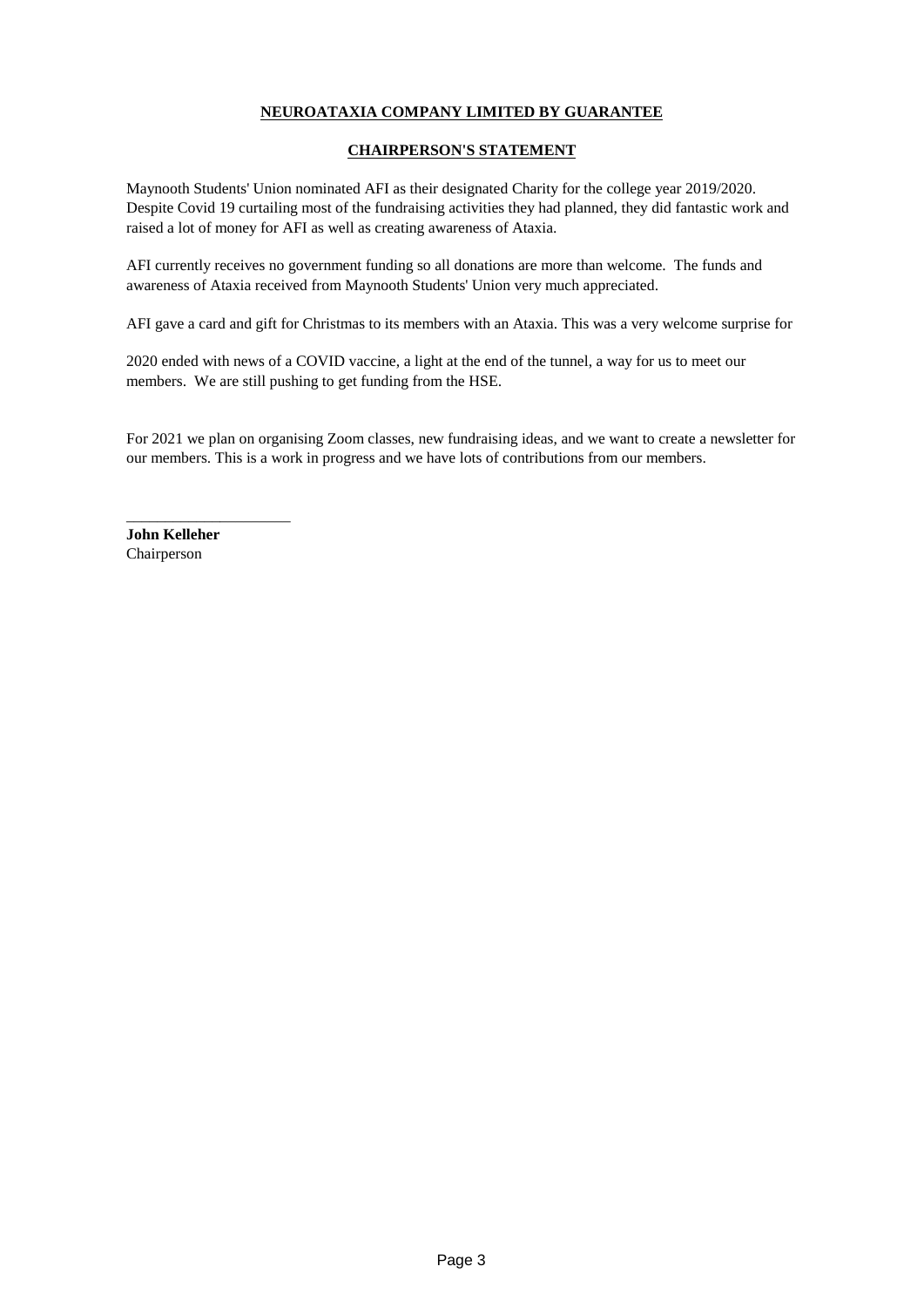### **REPORT OF THE DIRECTORS**

The directors present their report together with the audited financial statements for the year ended 31 December 2020.

### **REFERENCE AND ADMINISTRATION DETAILS**

The organisation is a charitable company limited by guarantee not having a share capital. It's registered office is at Gorteen, Inch, Gorey, Co Wexford and it's company number is 588973. It operates under the name Ataxia Foundation Ireland (AFI).

The charity has been initially recognised as such by the Revenue Commissioners and is registered with the Charities Regulatory Authority - Charity Number 20153540.

Details of bankers, auditors etc can be found on page 1 - Directors and other information.

### **DIRECTORS/TRUSTEES AND SECRETARY**

Those who held office as director\company secretary at any time during the financial year and since the year end unless otherwise stated are listed on page 1.

In addition to acting as Directors of the company the Directors are also trustees of the charity.

The charity's board of directors meet on a monthly basis and are responsible for the strategic direction of the charity. The day to day functioning of the charity is looked after by a management committee and Chief Executive Officer who are responsible for ensuring the charity meets it's aims and that it's operations run smoothly.

With the advent of COVID all meetings have moved online.

The work of the management committee has been divided up into subgroups such as the Ataxia Support Team (AST) and the Regional Support Team amongst others to maximise efficiency and make best use of our limited resources.

# **PRINCIPAL ACTIVITIES AND OBJECTIVES**

Formed by people with Ataxia to provide support for people affected by Ataxia. AFI's mission is to enhance the quality of life for all with an Ataxia. To lead positive change and deliver value through experience, information, advocacy and service.

With the charity's principal aims and objectives being:

- to provide help, support and aid quality of life of those with Ataxia and other Neurological impairments.
- to provide help and support to the families, friends and carers of those with Ataxia and other Neurological impairments.

### **PRINCIPAL RISKS AND UNCERTAINTIES**

The directors have identified that the key risks and uncertainties that the charity faces relate to the risk of a decrease in the level of donations and the potential increase in compliance requirements.

These risks are mitigated by continually monitoring its level of activity, budgets, targets and projections along with emerging changes to law and regulations on an ongoing basis.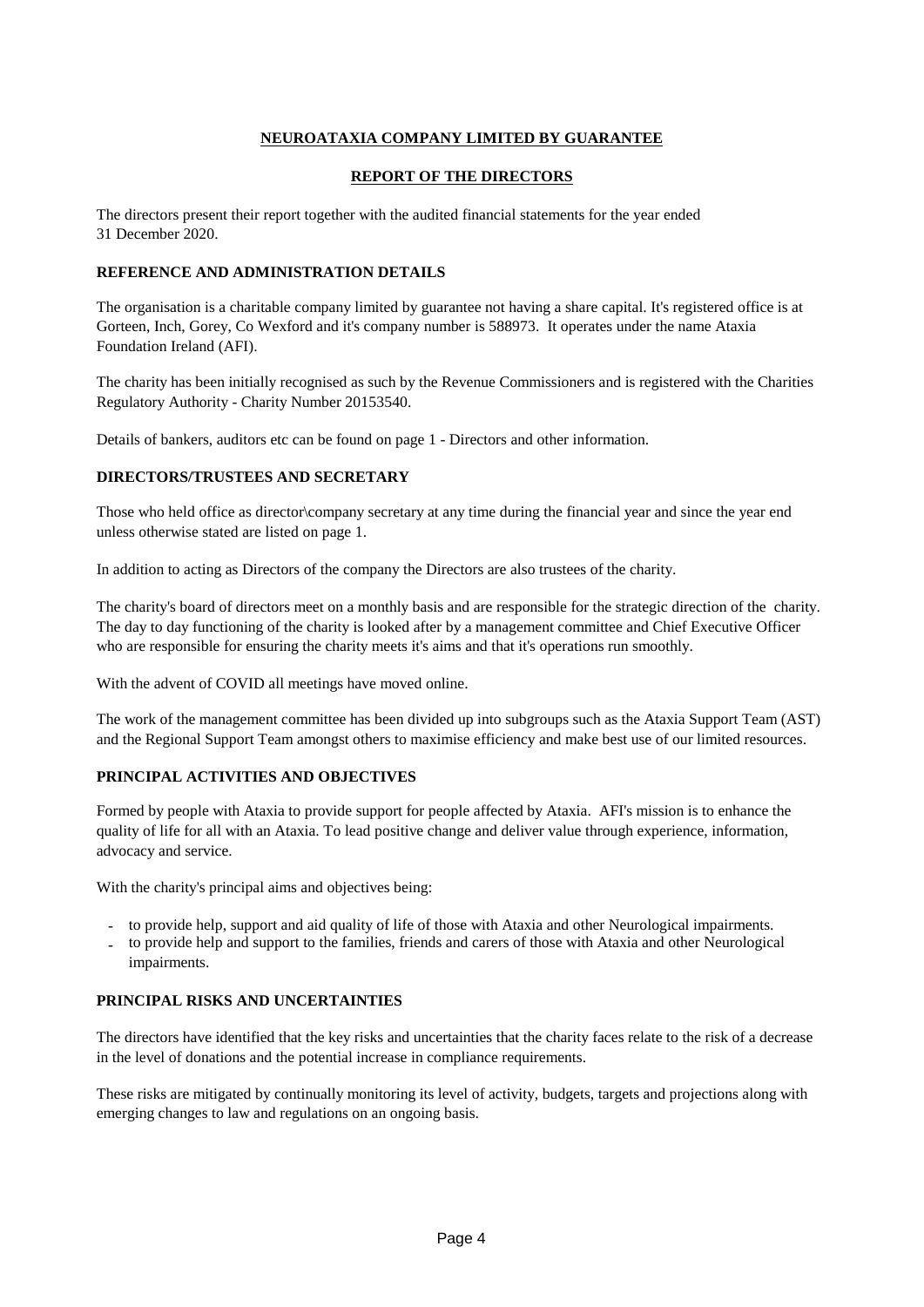# **REPORT OF THE DIRECTORS (Cont'd)**

### **PRINCIPAL RISKS AND UNCERTAINTIES (Cont'd)**

Operational and internal control risks are minimised by the implementation of best practice and procedures to ensure compliance with necessary laws and regulations.

In common with many charities, it's principal risk is reputational damage caused either by an event either within or outside it's control. To mitigate this risk the charity adopts best practices.

In adopting best practices the charity is continually monitoring regulations and guidance issued by the Charities Regulatory Authority in particular, with the organisation itself being structured and managed in line with it's guidelines from the time of it's establishment.

It has also signed up with the Charities Institute Ireland with a commitment to it's Triple Lock Standard and has therefore committed to :

- Accountable and Transparent Financial Reporting
- Adherence to the Principles of Good Governance
- Compliance with Best Practice Ethical Fundraising

The biggest risk for 2020 was definitely the Covid pandemic, and this continues to have a huge impact. This affected us in not being able to meet, hold social events, organise respite breaks or have members interact socially. It also had a massive impact on our fundraising activities and our charity suffered because of it with our main income streams almost completely drying up.

On a practical level in it's support of it's members AFI, is careful to observe all recommended medical and government mandated recomemdations and regulations to maintain the safety and well being of it's members and volunteers.

Despite meetings with HSE, and grant applications made, we still did not obtain any statutory funding. This has meant that we are reliant on raising funds ourselves which creates uncertainty as regards our finances and the extent of the services we can offer. We cannot employ a CEO, Al the founder stepped down as a trustee to take on the interim role of CEO to drive the charity until there is enough funding to employ someone. The role will be advertised and once a CEO has been selected Al will return to his original position as Trustee.

# **RESULTS, STATE OF AFFAIRS AND APPROPRIATIONS**

The results for the period are stated on page 14 and the directors are confident of building on this.

The directors/trustees are extremely grateful to everyone who has supported us to date not just all of our donors but to our volunteers also, who have helped us with our events.

In addition we are also grateful to a number of our suppliers who have undertaken work for us or made supplies to us either at no cost to us or at a greatly reduced cost.

In the opinion of the directors, the state of the company's affairs is satisfactory.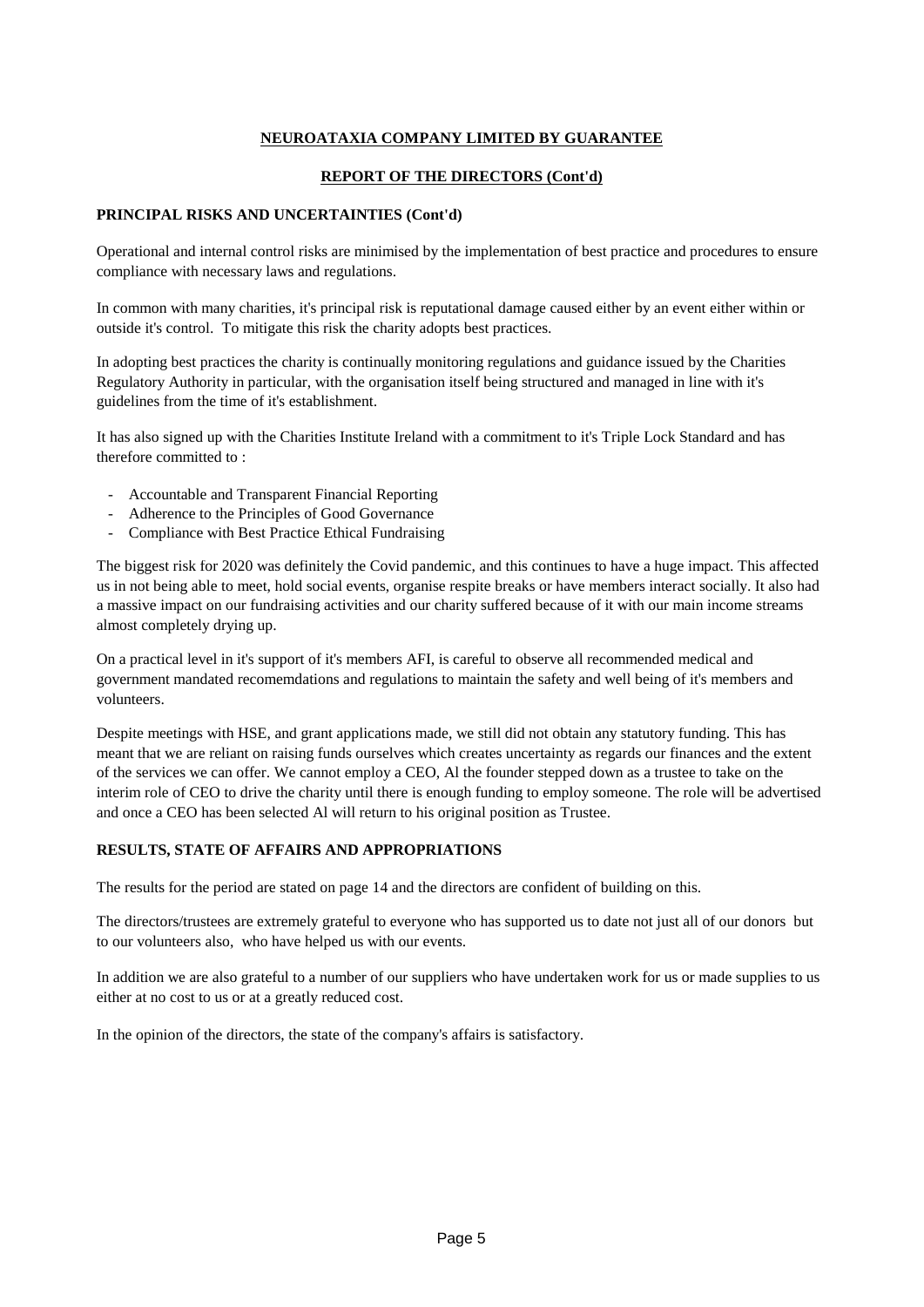# **REPORT OF THE DIRECTORS (Cont'd)**

### **REVIEW OF ACTIVITIES AND FUTURE DEVELOPMENTS**

There was strong support in the campaign to save Cuisle from AFI members and supporters. We got involved in protests outside the Dail, and media interviews were given by members and supporters on RTE and other media outlets. This not only highlighted the issue of Cuisle closing, as it was the only centre capable of holding aceesbile holiday breaks for large groups, and created more awareness of AFI and Ataxias in general. The issue also empowered members and increased their awareness of taking part in a policital process.

Our Ataxia Support Team is made up of a dedicated number of people who provide:

- Confidential support line on 087 3616616
- Information on entitlements
- Help with transport to hospital appointments
- Liasing with the Ataxia Clinic Tallaght
- Arranging appointments when necessary
- Representation with HSE and other agencies
- Discretionary grants and Bereavement grants

One of the main objectives we have in 2021 is to get more people involved in our Regional Support Team and expand the services provided by this team. It would be a great resource to have people involved in the Regional Support Team all over Ireland who would have an awareness of services and activities in their region that would benefit members and families. This would benefit our members as well as giving a bigger input to more people in how our Charity operates. The Regional Support Team could also provide information on grants that we could apply for in particular area and also local schemes that would benefit members.

We continue to support research into Ataxias particularly in donating towards the Friedreichs Ataxia Research Alliance (FARA). Dr Mary Kearney is very involved in FARA and she has contributed regularly to previous AGMs and committee meetings in providing information on research taking place in different parts of the world on the different Ataxias. It is planned that we will have greater communication with members on research in 2021.

The Ataxia Clinic in Tallaght is a very important resource for AFI members and families. We will continue to try and improve the range of services offered by the Ataxia Clinic.

We also intend holding a Nationwide coffee morning on  $25<sup>th</sup>$  September 2021 to coincide with International Ataxia Day which would act as a fundraiser and raise awareness of Ataxia and AFI.

Our Charity Lottery continues in 2021. We have two monthly prizes  $1^{st}$  €800 and  $2^{nd}$  ∈200. The support we get for the Lottery is very important to us. Our charity lottery is vital to raise awareness for Ataxia Foundation Ireland.

As restrictions lift and places open, we will continue to look for places that are accessible and suitable for us to hold events and holidays. We will look for members to provide information on how accessible they have found places they have visited.

We will have a major focus on updating our Website and having a modern website which can be updated regularly to provide information and support to our members.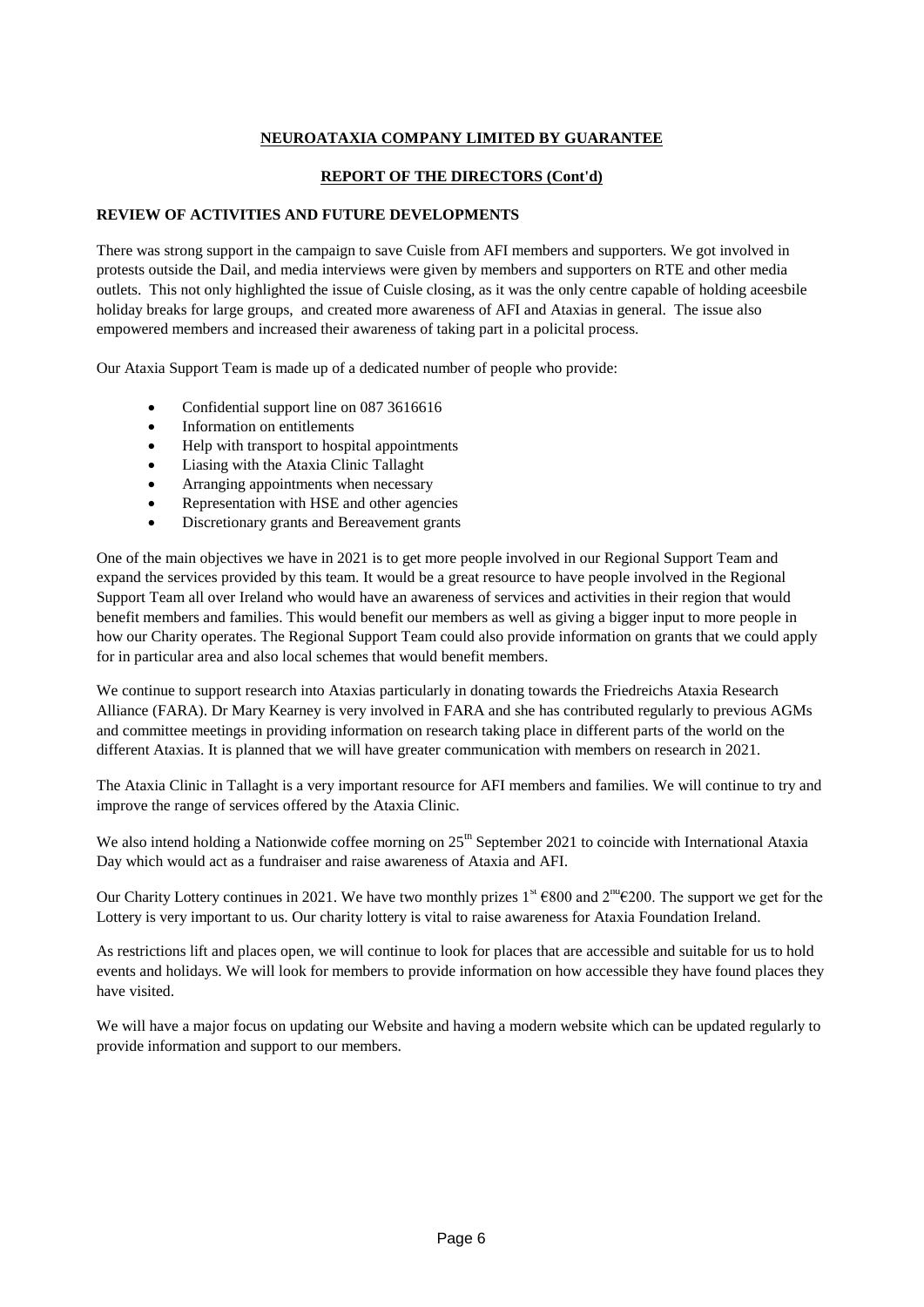### **REPORT OF THE DIRECTORS (Cont'd)**

### **ACCOUNTING RECORDS**

The Directors acknowledge their responsibility under sections 281 to 285 of the Companies Act 2014 to keep adequate accounting records for the company.

To this end, competent personnel with the appropriate expertise are engaged with sufficient company resources made available for the task.

The books of account of the company are maintained at the company's registered office.

### **STATEMENT OF RELEVANT AUDIT INFORMATION**

In accordance with Section 330 of the Companies Act 2014, so far as each person who was a director at the date of approving this report is aware,

- there is no relevant audit information, being information needed by the auditor in connection with preparing its report, of which the auditor is unaware; and
- each director has taken all the steps that he or she ought to have taken as a director to make himself or herself aware of any relevant audit information and to establish that the auditor is aware of that information.

### **AUDITOR**

Cranmer & Company, Chartered Accountants & Registered Auditor were appointed auditor by the directors and have expressed their willingness to continue in office in accordance with the provisions of section 383(2) of the Companies Act 2014.

#### **On behalf of the Board**

| John Kelleher      |                  |
|--------------------|------------------|
|                    | <b>Directors</b> |
| <b>David Power</b> |                  |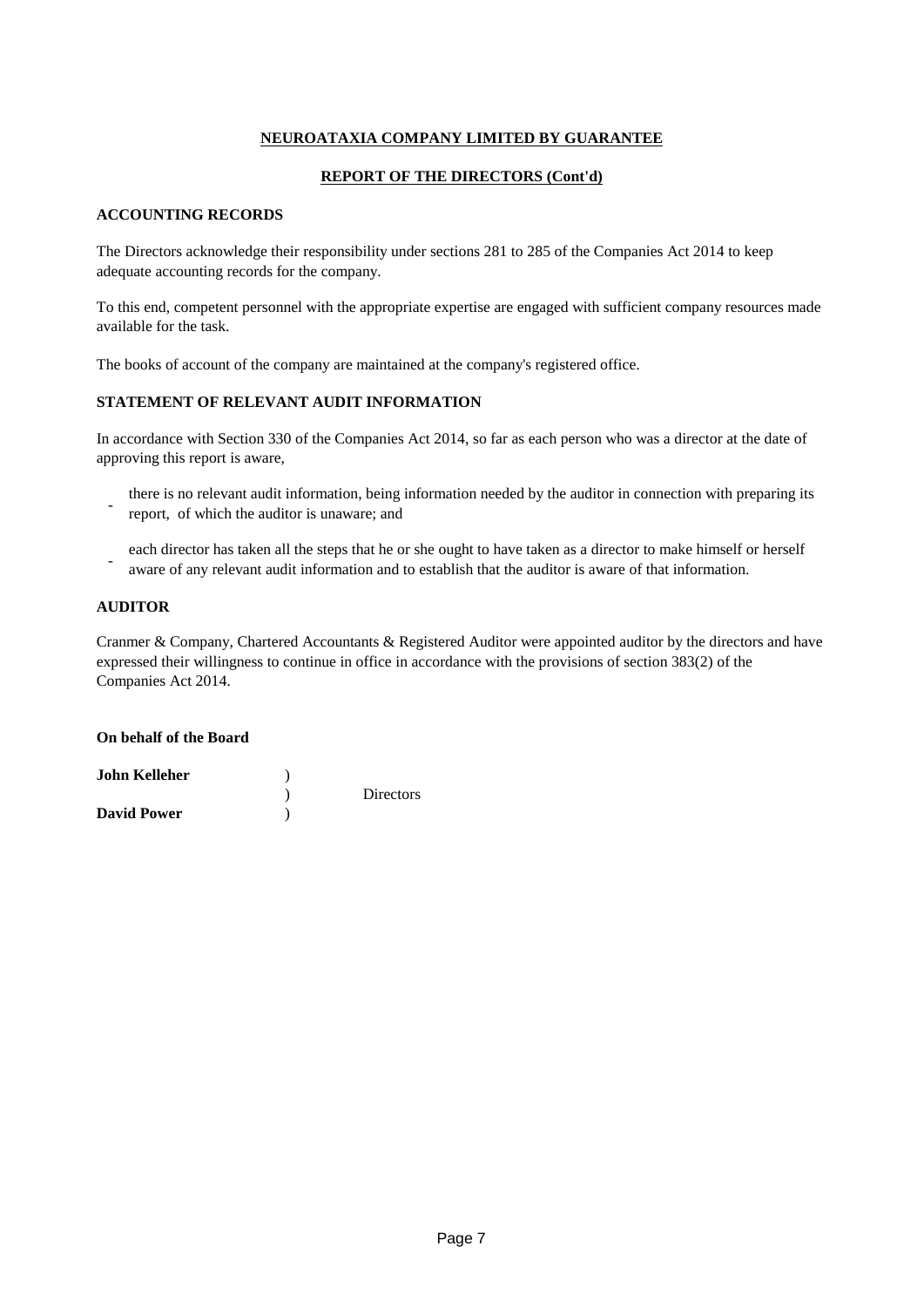# **STATEMENT OF DIRECTORS' RESPONSIBILTIES**

### **DIRECTORS' RESPONSIBILITIES**

The directors' are responsible for preparing the directors' report and the financial statements in accordance with applicable Irish law and regulations.

Irish company law requires the directors to prepare financial statements for each financial year. Under the law the directors have elected to prepare the financial statements in accordance with Companies Act 2014 and accounting standards issued by the Financial Reporting Council and promulgated by Chartered Accountants Ireland including FRS 102 The Financial Reporting Standard applicable in the UK and Ireland(Generally Accepted Accounting Practice in Ireland) as modified by the Statement of Recommended Practice "Accounting and Reporting by Charities" effective 1 January 2019 . Under company law, the directors must not approve the financial statements unless they are satisfied that they give a true and fair view of the assets, liabilities and financial position of the company as at the financial year end date and of the surplus or deficit of the company for the financial year end and otherwise comply with the Companies Act 2014.

In preparing those financial statements, the directors are required to:

- select suitable accounting policies and apply them consistently;
- make judgements and estimates that are reasonable and prudent;
- state whether the financial statements have been prepared in accordance with the applicable accounting standards, identify those standards and note the effect and the reasons for any material departure from those standards.
- prepare the financial statements on the going concern basis unless it is inappropriate to presume that the company will continue in existence.

The directors are responsible for ensuring that the company keeps or causes to be kept adequate accounting records which correctly explain and record the transactions of the company, enable at any time the assets liabilities, financial position and surplus or deficit of the company to be determined with reasonable accuracy, enable them to ensure that the financial statements and directors' report comply with the Companies Act 2014 and enable the financial statements to be audited. They are also responsible for safeguarding the assets of the company and hence for taking reasonable steps for the prevention and detection of fraud and other irregularities.

The directors are responsible for the maintenance and integrity of the corporate and financial information included on the company's website. Legislation in Ireland governing the preparation and dissemination of financial statements may differ from legislation in other jurisdictions.

#### **On behalf of the Board**

| <b>John Kelleher</b> |                  |
|----------------------|------------------|
|                      | <b>Directors</b> |
| <b>David Power</b>   |                  |

**Date: 5 July 2021**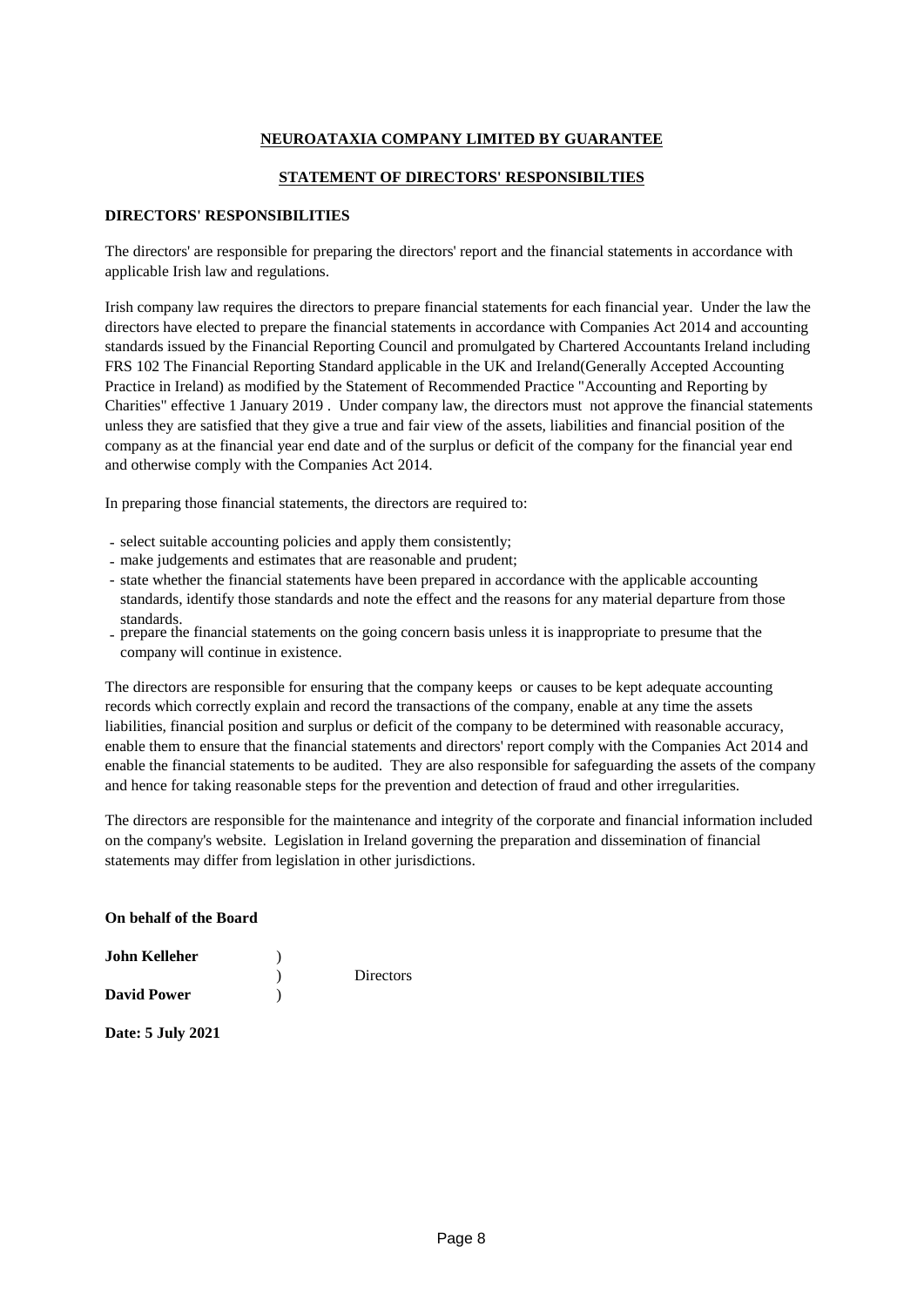### **REPORT OF THE AUDITOR**

### **INDEPENDENT AUDITOR'S REPORT TO THE MEMBERS OF NEUROATAXIA COMPANY LIMITED BY GUARANTEE**

### **OPINION**

We have audited the financial statements of Neuroataxia Company Limited By Guarantee for the year ended 31 December 2020 which comprise the Profit and Loss Account, Balance Sheet, Cash Flow Statement and related notes, including the summary of significant accounting policies.

The financial reporting framework that has been applied in their preparation is the Companies Act 2014 and FRS 102 "The Financial Reporting Standard applicable in the UK and Republic of Ireland" as modified by the Statement of Recommended Practice "Accounting and Reporting by Charities" effective 1 January 2019.

In our opinion, the financial statements:

- give a true and fair view of the assets, liabilities and financial position of the company as at 31 December 2020 and of its deficit for the year then ended; and
- have been properly prepared in accordance with FRS 102 " The Financial Reporting Standard applicable in the UK and Republic of Ireland" as modified by the Statement of Recommended Practice "Accounting and Reporting by Charities" effective 1 January 2019; and
- have been prepared in accordance with the requirements of the Companies Act 2014.

### **BASIS FOR OPINION**

We conducted our audit in accordance with International Standards on Auditing (Ireland) (ISAs (Ireland)) and applicable law. Our responsibilities under those standards are further described in the Auditor's responsibilities for the audit of the financial statements section of our report. We are independent of the company in accordance with the ethical requirements that are relevant to our audit of the financial statements in Ireland, including the Ethical Stansdard For Auditors (Ireland) issued by the Irish Auditing and Accounting Supervisory Authority ("IAASA"), and we have fulfilled our other ethical responsibilities in accordance with these requirements.

We believe that the audit evidence we have obtained is sufficient and appropriate to provide a basis for our opinion.

### **CONCLUSIONS RELATING TO GOING CONCERN**

In auditing the financial statements, we have concluded that the directors' use of the going concern basis of accounting in the preparation of the financial statements is appropriate.

Based on the work we have performed, we have not identified any material uncertainties relating to events or conditions that, individually or collectively, may cast significant doubt on the Company's ability to continue as a going concern for a period of at least twelve months from the date when the financial statements are authorised for issue.

Our responsibilities and the responsibilities of the directors with respect to going concern are described in the relevant sections of this report.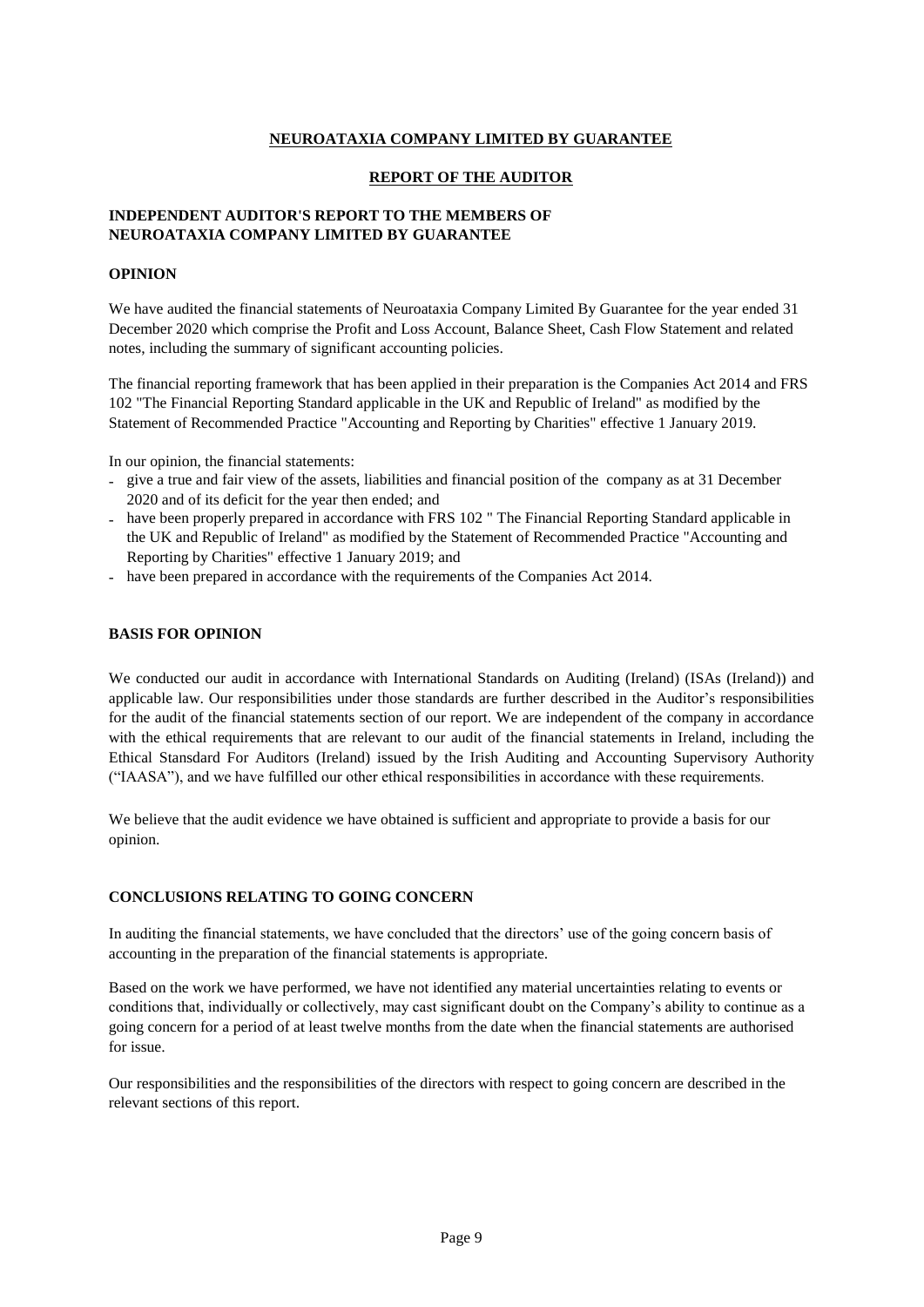### **REPORT OF THE AUDITOR (Cont'd)**

### **OTHER INFORMATION**

The directors are responsible for the other information. The other information comprises the information included in the annual report other than the financial statements and our auditor's report thereon. Our opinion on the financial statements does not cover the other information and, except to the extent otherwise explicitly stated in our report, we do not express any form of assurance conclusion thereon.

Our responsibility is to read the other information and, in doing so, consider whether the other information is materially inconsistent with the financial statements or our knowledge obtained in the course of the audit, or otherwise appears to be materially misstated. If we identify such material inconsistencies or apparent material misstatements, we are required to determine whether there is a material misstatement in the financial statements or a material misstatement of the other information. If, based on the work we have performed, we conclude that there is a material misstatement of this other information, we are required to report that fact.

We have nothing to report in this regard.

### **OPINIONS ON OTHER MATTERS PRESCRIBED BY THE COMPANIES ACT 2014**

In our opinion, based on the work undertaken in the course of the audit, we report that:

- the information given in the Directors' Report for the financial year for which the financial statements are prepared is consistent with the financial statements; and
- the directors' report has been prepared in accordance with applicable legal requirements.

We have obtained all the information and explanations which, to the best of our knowledge and belief, are necessary for the purposes of our audit.

In our opinion the accounting records of the Company were sufficient to permit the financial statements to be readily and properly audited, and the financial statements are in agreement with the accounting records.

### **MATTERS ON WHICH WE ARE REQUIRED TO REPORT BY EXCEPTION**

Based on the knowledge and understanding of the Company and its environment obtained in the course of the audit, we have not identified any material misstatements in the directors' report.

The Companies Act 2014 requires us to report to you if, in our opinion, the disclosures of directors' remuneration and transactions required by sections 305 to 312 of the Act are not made. We have nothing to report in this regard.

#### **RESPONSIBILTIES OF DIRECTORS**

As explained more fully in the directors' responsibilities statement on page 8, the directors are responsible for the preparation of the financial statements in accordance with the applicable financial reporting framework that give a true and fair view, and for such internal control as they determine is necessary to enable the preparation of financial statements that are free from material misstatement, whether due to fraud or error.

In preparing the financial statements, the directors are responsible for assessing the company's ability to continue as a going concern, disclosing, as applicable, matters related to going concern and using the going concern basis of accounting unless the directors either intend to liquidate the company or to cease operations, or have no realistic alternative but to do so.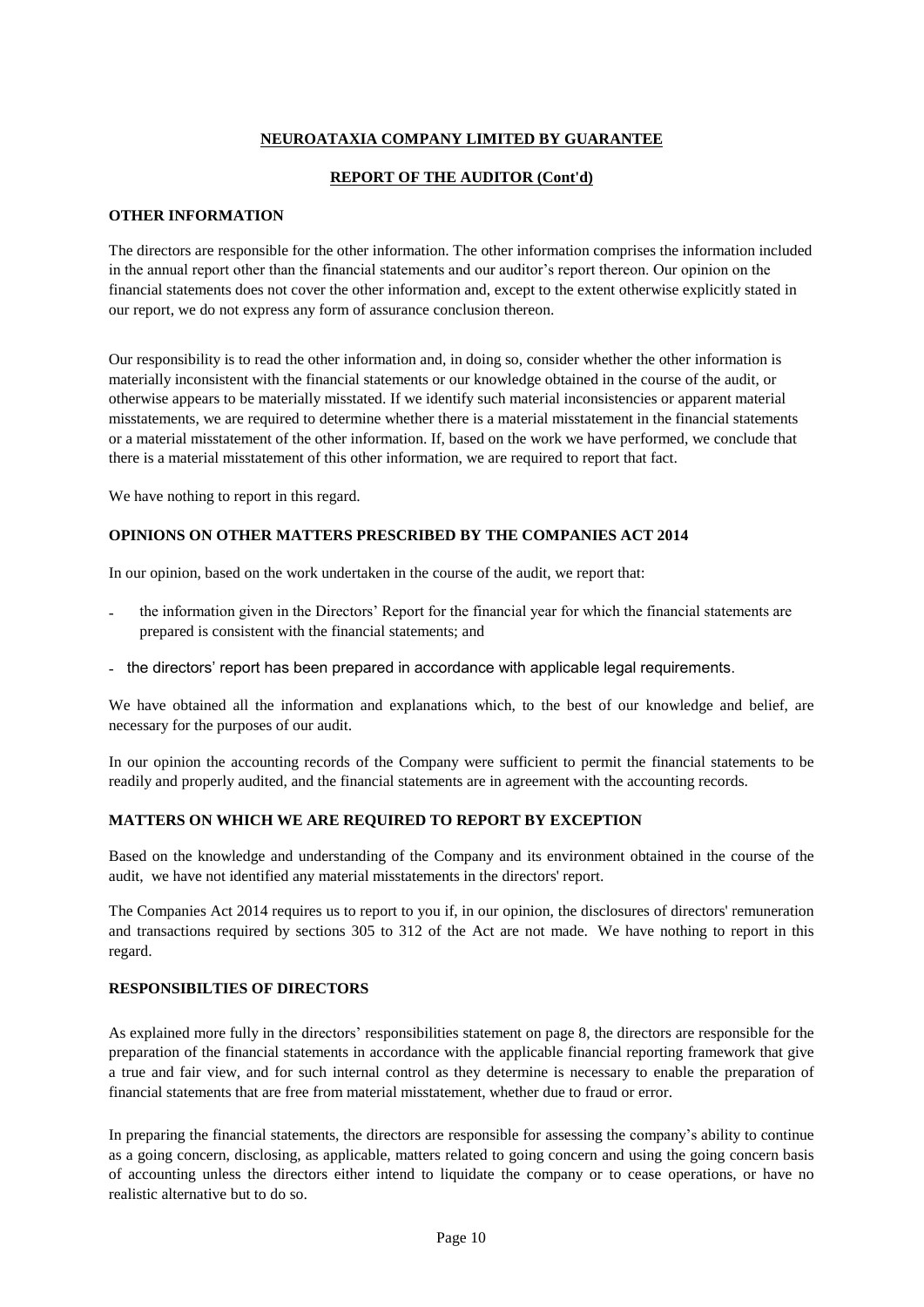# **REPORT OF THE AUDITOR (Cont'd)**

### **AUDITOR'S RESPONSIBILITIES FOR THE AUDIT OF THE FINANCIAL STATEMENTS**

Our objectives are to obtain reasonable assurance about whether the financial statements as a whole are free from material misstatement, whether due to fraud or error, and to issue an auditor's report that includes our opinion. Reasonable assurance is a high level of assurance, but is not a guarantee that an audit conducted in accordance with ISAs (Ireland) will always detect a material misstatement when it exists. Misstatements can arise from fraud or error and are considered material if, individually or in the aggregate, they could reasonably be expected to influence the economic decisions of users taken on the basis of these financial statements.

A further description of our responsibilities for the audit of the financial statements is located on the Irish Auditing and Accounting Supervisory Authority's website at: http://www.iaasa.ie/getmedia/b2389013- 1cf6-458b-9b8f-a98202dc9c3a/Description\_of\_auditors\_responsibilities\_for\_audit.pdf. This description forms part of our auditor's report.

### **THE PURPOSE OF OUR AUDIT WORK AND TO WHOM WE OWE OUR RESPONSIBILTIES**

This report is made solely to the company's members as a body in accordance with Section 391 of the Companies Act 2014. Our audit work has been undertaken so that we might state to the company's members those matters that we are required to state to them in the audit report and for no other purpose. To the fullest extent permitted by law, we do not accept or assume responsibility to anyone other than the company or the company's members as a body for our audit work, for this report, or for the opinions we have formed.

**David Cranmer for and on behalf of Cranmer & Company Chartered Accountants Statutory Audit Firm Ashleigh House John F Kennedy Road John F Kennedy Industrial Estate Dublin 12 D12 VE06**

**Date: 5 July 2021**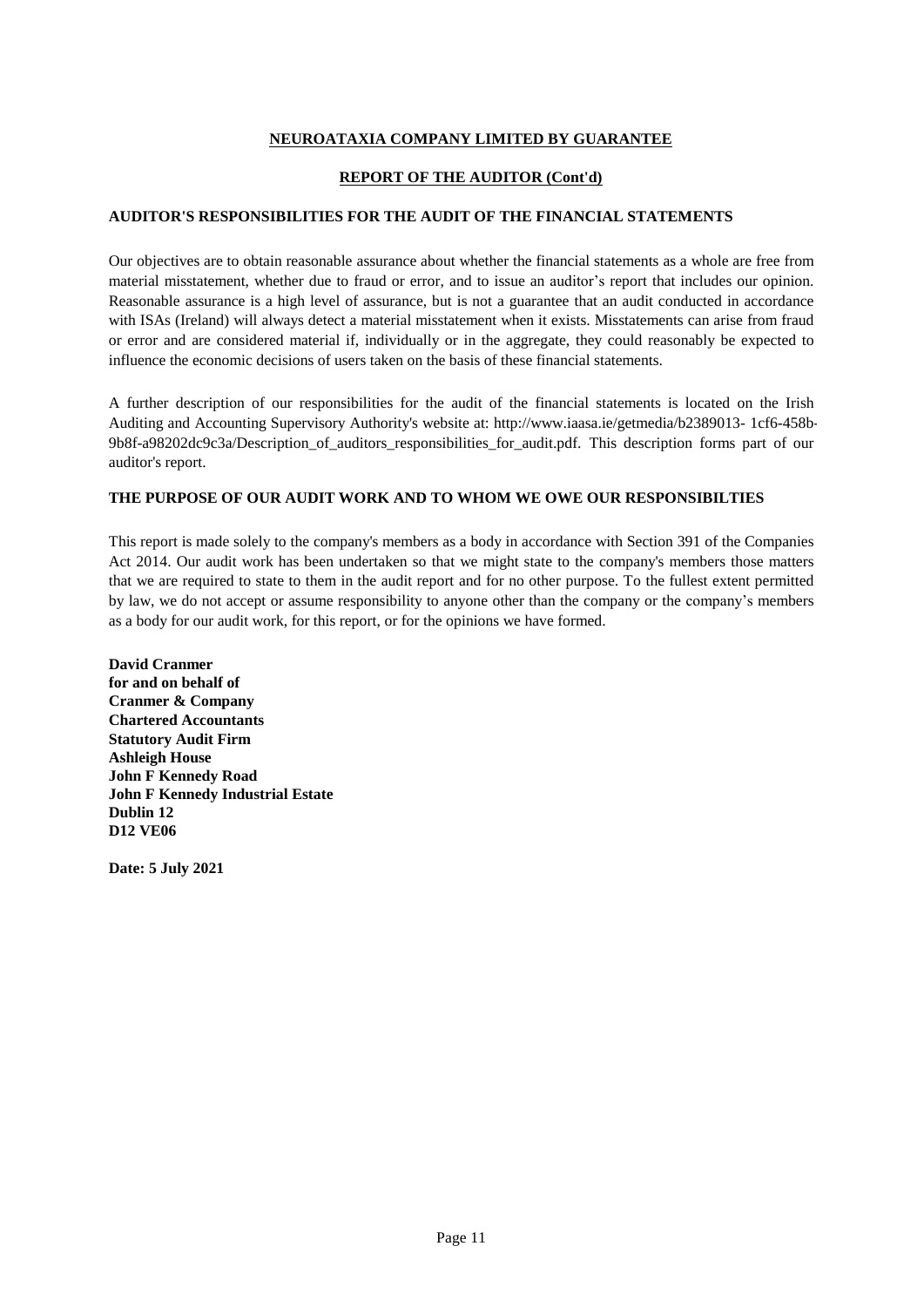#### **STATEMENT OF FINANCIAL ACTIVITIES FOR THE YEAR ENDED 31 DECEMBER 2020**

|                                                          | <b>Notes</b>      | <b>Unrestricted Restricted</b><br>funds<br>€ | funds<br>€               | <b>Total</b><br>2020<br>€ | <b>Total</b><br>2019<br>$\pmb{\epsilon}$ |
|----------------------------------------------------------|-------------------|----------------------------------------------|--------------------------|---------------------------|------------------------------------------|
| <b>Income From:</b>                                      |                   |                                              |                          |                           |                                          |
| Donations and Fundraising                                | $\boldsymbol{2}$  | 51,276                                       |                          | 51,276                    | 58,607                                   |
| <b>Charitable Activities</b><br><b>Investment</b> Income | $\mathbf{3}$<br>4 | 7,873                                        |                          | 7,873                     | 8,595                                    |
| <b>Total Income</b>                                      | 1                 | 59,149                                       |                          | 59,149                    | 67,202                                   |
| <b>Expenditure On:</b>                                   |                   |                                              |                          |                           |                                          |
| Cost of generating donations                             |                   |                                              |                          |                           |                                          |
| and fundraising                                          | 5                 | 21,362                                       |                          | 21,362                    | 66,013                                   |
| <b>Direct Charitable Activities</b>                      | 6                 | 20,641                                       |                          | 20,641                    | 30,935                                   |
| Management and Administration                            | 7                 | 24,952                                       |                          | 24,952                    | 8,118                                    |
| <b>Total Expenditure</b>                                 |                   | 66,955                                       |                          | 66,955                    | 105,066                                  |
| <b>Net Income/(Expenditure)</b>                          |                   | (7,806)                                      |                          | (7,806)                   | (37, 864)                                |
| <b>Total Funds Brought Forward</b>                       |                   | 74,394                                       |                          | 74,394                    | 112,258                                  |
| <b>Total Funds Carried Forward</b>                       |                   | 66,588                                       | $\overline{\phantom{a}}$ | 66,588                    | 74,394                                   |

There are no recognised gains or losses other than the surplus or deficit for the above financial periods.

On Behalf of the Board

**Director Director**

**John Kelleher David Power**

**Date: 5 July 2021 Date: 5 July 2021**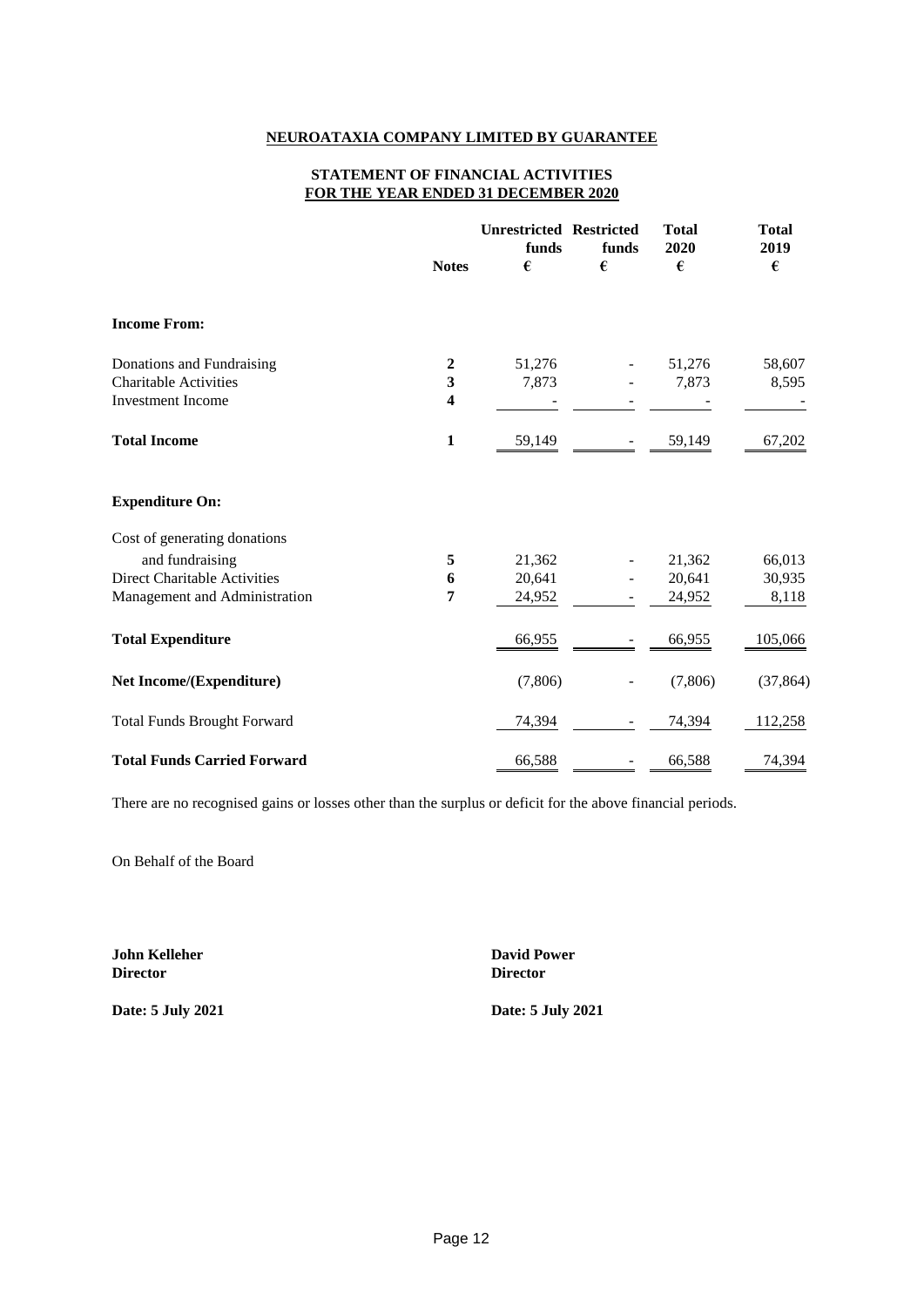### **BALANCE SHEET AS AT 31 DECEMBER 2020**

|                                               | <b>Notes</b> | 2020   | 2019             |
|-----------------------------------------------|--------------|--------|------------------|
|                                               |              | €      | $\pmb{\epsilon}$ |
| <b>ASSETS EMPLOYED</b>                        |              |        |                  |
| <b>FIXED ASSETS</b>                           | 10           | 709    | 1,063            |
| <b>CURRENT ASSETS</b>                         |              |        |                  |
| Debtors                                       | 11           | 2,068  | 2,088            |
| Cash at Bank and in Hand                      |              | 68,509 | 79,786           |
|                                               |              | 70,577 | 81,874           |
| <b>CREDITORS</b> (amounts due                 |              |        |                  |
| within one year)                              | 12           | 4,698  | 8,542            |
| NET CURRENT ASSETS                            |              | 65,879 | 73,331           |
| <b>Net Assets</b><br><b>Total assets less</b> |              |        |                  |
| current liabilities                           |              | 66,588 | 74,394           |
| THE FUNDS OF THE CHARITY                      |              |        |                  |
| <b>RESTRICTED FUNDS</b>                       |              |        |                  |
| <b>UNRESTRICTED FUNDS</b>                     |              | 66,588 | 74,394           |
|                                               |              | 66,588 | 74,394           |

The financial statements were approved, authorised for issue by the Directors on 5 July 2021 . They were signed on its behalf by .

| <b>John Kelleher</b> |                  |  |
|----------------------|------------------|--|
|                      | <b>Directors</b> |  |
| <b>David Power</b>   |                  |  |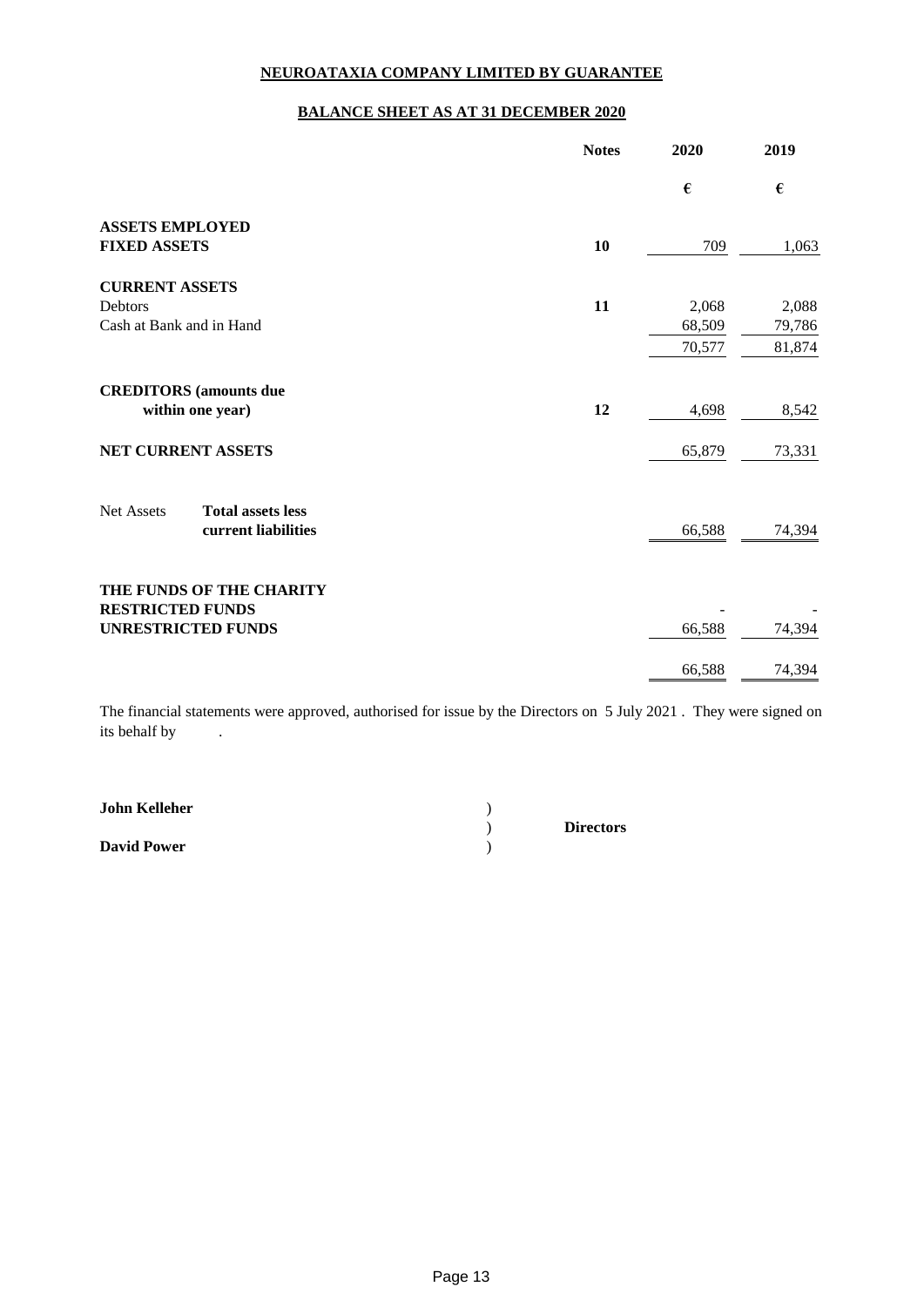# **CASH FLOW STATEMENT**

# **FOR THE YEAR ENDED 31 DECEMBER 2020**

|                                                                                          | <b>Notes</b> | 2020     | 2019      |
|------------------------------------------------------------------------------------------|--------------|----------|-----------|
|                                                                                          |              | €        | €         |
| RECONCILIATION OF OPERATING SUPLUS(DEFICIT)<br>TO NET CASHFLOW FROM OPERATING ACTIVITIES |              |          |           |
| Operating surplus(deficit) before invest ment income                                     |              | (7,806)  | (37, 864) |
| Depreciation                                                                             |              | 354      | 354       |
| Decrease (Increase) in debtors                                                           |              | 20       | 261       |
| Increase in creditors                                                                    |              | (3,844)  | 5,021     |
| Net cashflow from operating activities                                                   |              | (11,276) | (32, 228) |
| <b>Cash Flow Statement</b>                                                               |              |          |           |
| <b>Net Cashflow from operating activities</b>                                            |              | (11,276) | (32, 228) |
| <b>Cash flows from investing activities</b>                                              |              |          |           |
| Payments to acquire fixed assets                                                         |              |          |           |
| Interest received from investments                                                       |              |          |           |
| Net cash flow from investing activities                                                  |              |          |           |
| Net increase in cash and cash equivalents                                                |              | (11,276) | (32, 228) |
| Cash and cash equivalents at beginning of year                                           |              | 79,786   | 112,014   |
| Cash and cash equivalents at end of year                                                 |              | 68,509   | 79,786    |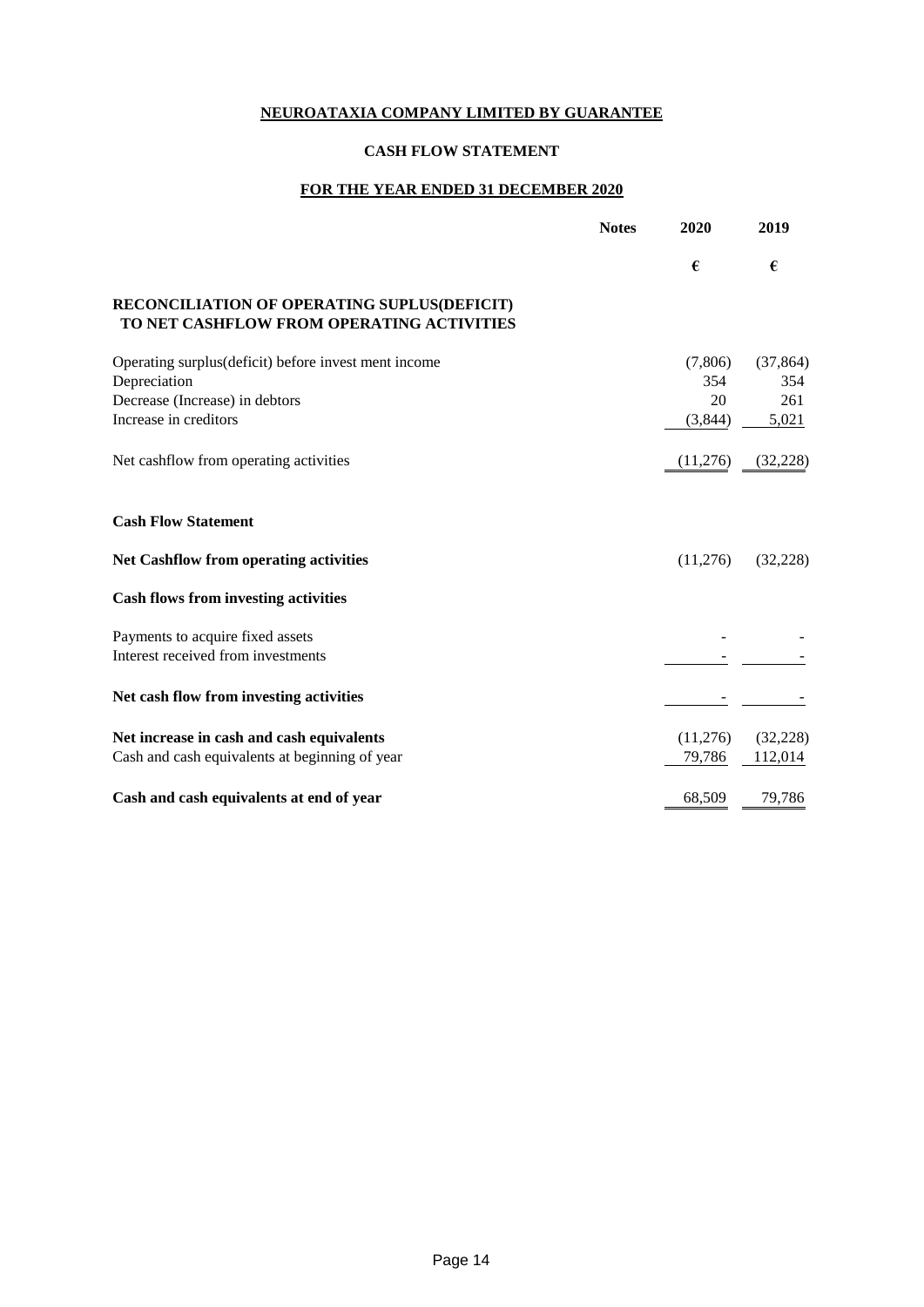# **NEUROATAXIA COMPANY LIMITED BY GUARANTEE FOR THE YEAR ENDED 31 DECEMBER 2020**

### **ACCOUNTING POLICIES**

The charity has applied the Charities SORP on a voluntary basis as its application is not a requirement of the current regulations for charities registered in the republic of Ireland, however it is considered best practice. The directors consider the adoption of the SORP requirements as the most appropriate accounting practice and presentation to properly reflect and disclose the activities of the organisation.

Neuroataxia Company Limited by Guarantee is a company limited by guarantee and is a public benefit entity incorporated in Ireland with a registered office at Gorteen, Inch, Gorey, Co Wexford and it's company registration number is 588973.

The significant accounting policies adopted by the Company and applied consistently are as follows:

### **BASIS OF PREPARATION**

The Financial Statements are prepared on the going concern basis, under the historical cost convention, and comply with the financial reporting standards of the Financial Reporting Council and promulgated by Chartered Accountants Ireland as modified by the Statement of Recommended Practice " Accounting and Reporting by Charities" effective 1 January 2019 and the Companies Act 2014.

Given the level of net funds the company holds the directors/trustees consider that there are no material uncertainties about the company's ability to continue as a going concern and accordingly they believe that it is appropriate for the financial statements to be prepared on the going concern basis.

The financial statements are prepared in Euro which is the functional currency of the company.

### **INCOME**

All income is included in the Statement of Financial Activities when the charity is entitled to the income, the amount can be quantified with reasonable accuracy and it is probable the income will be received.

Income from donations and fundraising can be restricted or unrestricted and relates to donations and fundraising from individuals and organisations. This income is included in the Statement of Financial Activities when receivable

Investment income is derived from deposit interest and is included when receivable. This income is unrestricted.

### **EXPENDITURE**

Expenditure is recognised on an accruals basis as a liability is incurred. Expenditure includes any VAT which cannot be fully recovered, and is reported as part of the expenditure to which it relates.

Expenditure includes the cost of generating donations and fundraising and the cost of direct charitable expenditure, which can be restricted or unrestricted. Charitable expenditure comprises those costs incurred by the charity in the delivery of its activities and services for its beneficiaries.

Management and administration costs relate to the management of the charity's assets, organisational management and administration and compliance with constitutional and statutory requirements.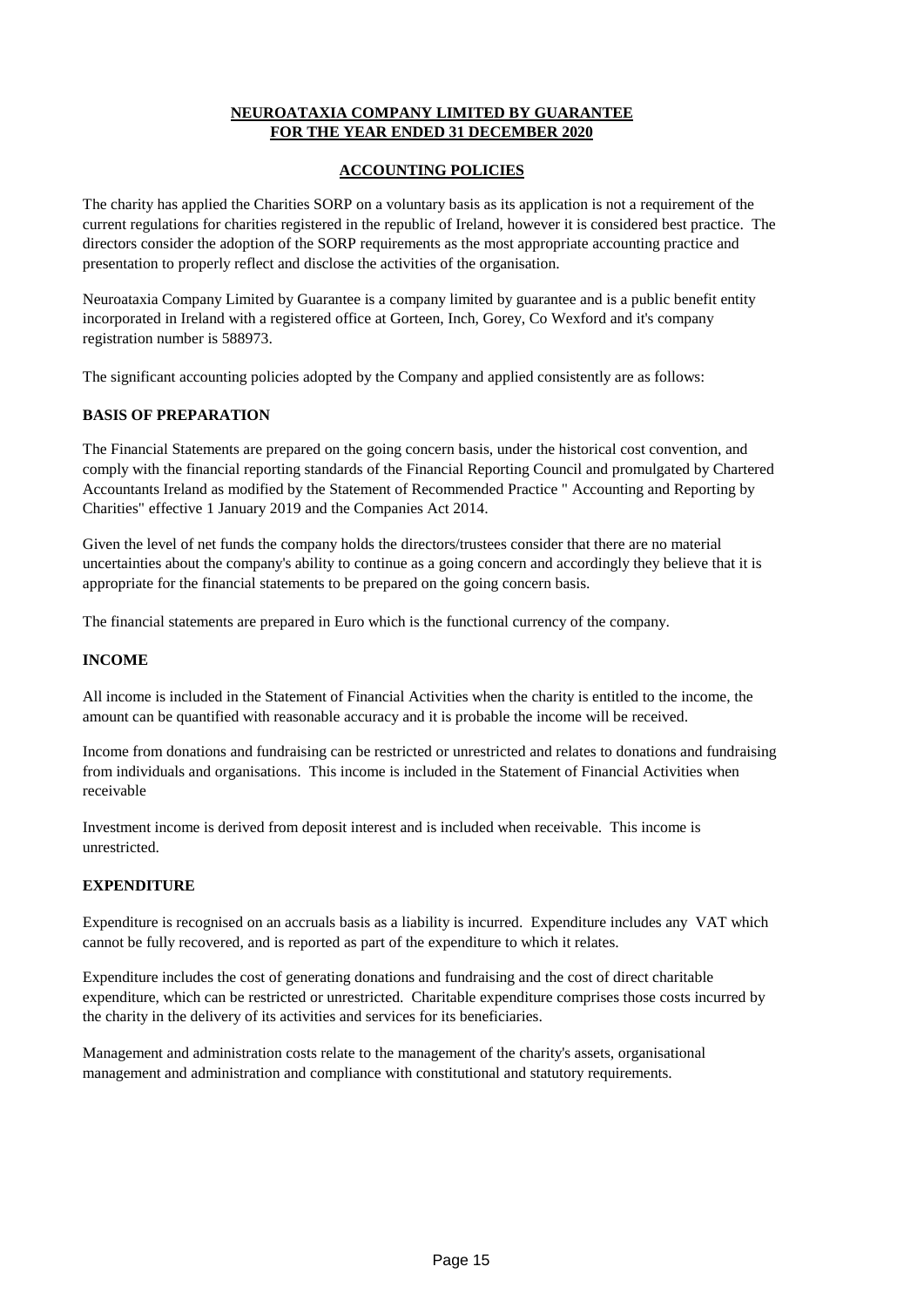# **NEUROATAXIA COMPANY LIMITED BY GUARANTEE FOR THE YEAR ENDED 31 DECEMBER 2020**

### **ACCOUNTING POLICIES (Cont'd)**

### **FUND ACCOUNTING**

The charity operates restricted, unrestricted and designated funds as follows:

Restricted funds represent grants and donations received which can only be used for particular purposes specified by the donor. Such purposes are within the overall aims of the charity.

Unrestricted funds includes general funds and fundraising which are expendable at the discretion of the Directors in furtherance of the objectives of the charity and which have not been designated for other purposes.

Designated funds are unrestricted funds earmarked by the directors/trustees for particular purposes. The aim and use of each fund, where in existence, is set out in the notes to the financial statements. The designations have an administrative purpose only and do not legally restrict the Board's discretion in applying the funds.

### **TANGIBLE FIXED ASSETS AND DEPRECIATION**

Tangible assets are stated at cost less accumulated depreciation and accumulated impairment loss. Cost includes all costs that are directly attributable to bringing the asset into working condition for its intended use

Depreciation is provided on all tangible assets, at rates calculated to write of the cost less estimated residual value, of each asset systematically over its expected useful life, as follows:

Fixtures, Fittings and Equipment. - 20% Straight Line Motor Vehicles - 20% Straight Line

### **TRADE AND OTHER DEBTORS**

Trade and other debtors are initially recognised at fair value and thereafter stated at amortised cost using the effective interest method less impairment losses or bad or doubtful debts except where the effect of discounting would be immaterial. In such cases the receivables are stated at cost less impairment losses for bad and doubtful debts.

### **CASH AND CASH EQUIVALENTS**

Cash and cash equivalents include cash on hand, demand deposits and other short-term highly liquid investments with original maturities of three months or less. Bank overdrafts are shown within borrowings in current liabilties on the Balance Sheet.

# **TRADE AND OTHER CREDITORS**

Trade and other creditors are initially recognised at fair value and thereafter stated at amortised cost using the effective interest method, unless the effect of discounting would be immaterial, in which case they are stated at cost.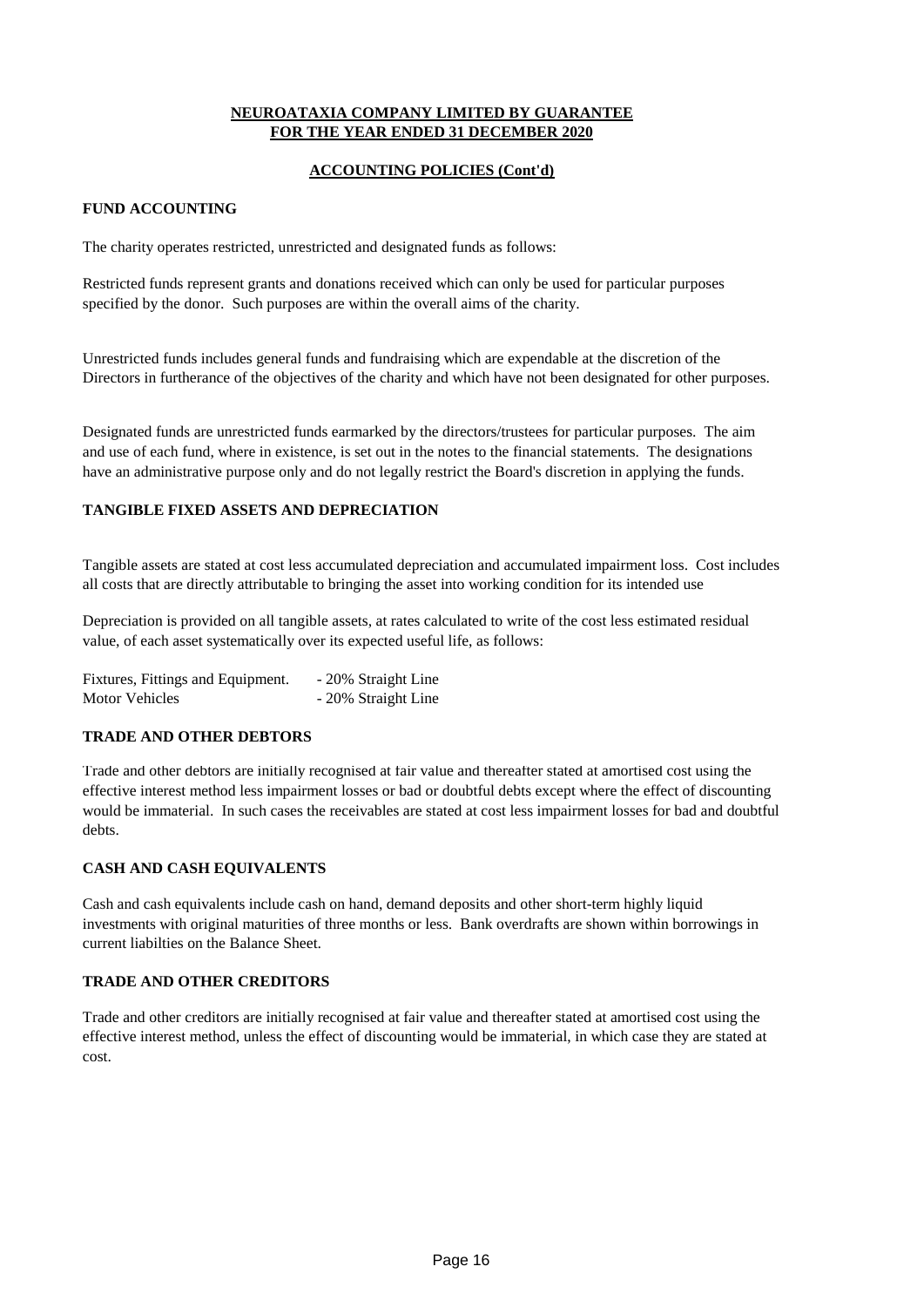# **NOTES TO THE FINANCIAL STATEMENTS FOR THE YEAR ENDED 31 DECEMBER 2020**

# **1. INCOME**

The total income of the company has been derived wholly in Ireland.

|    | 2. FUNDRAISING AND DONATIONS                | 2020<br>$\pmb{\epsilon}$ | 2019<br>€        |
|----|---------------------------------------------|--------------------------|------------------|
|    | Donations                                   | 20,339                   | 28,047           |
|    | Skydive                                     | 9,606                    | 6,250            |
|    | Maynooth 2020 Donation                      | 13,030                   |                  |
|    | Lotto                                       | 6,519                    | 11,322           |
|    | Other Income                                | 1,782                    | 12,989           |
|    |                                             | 51,276                   | 58,607           |
|    | 3. INCOME FROM CHARITABLE ACTIVITIES        | 2020                     | 2019             |
|    |                                             | €                        | €                |
|    | Events                                      | 7,873                    | 8,595            |
|    | 4. INVESTMENT INCOME                        | 2020                     | 2019             |
|    |                                             | €                        | €                |
|    | Deposit Interest                            |                          |                  |
| 5. | COST OF GENERATING DONATIONS AND FUNDRASING | 2020                     | 2019             |
|    |                                             | $\pmb{\epsilon}$         | $\pmb{\epsilon}$ |
|    | <b>Event Expenses</b>                       | 4,912                    | 48,050           |
|    | Website and Donor Data Management Costs     | 6,354                    | 5,312            |
|    | Lotto                                       | 8,840                    | 10,369           |
|    | <b>Printing Costs</b>                       | 508                      | 1,533            |
|    | Public Liability Insurance                  | 748                      | 748              |
|    |                                             | 21,362                   | 66,013           |
|    | 6. DIRECT CHARITABLE EXPENDITURE            | 2020                     | 2019             |
|    |                                             | €                        | €                |
|    | Motor Expenses                              | 7,182                    | 7,924            |
|    | Depreciation of Motor Vehicle               | 160                      | 160              |
|    | <b>Respite Services</b>                     | 144                      | 2,083            |
|    | Telephone                                   | 2,505                    | 2,518            |
|    | Other Supports                              | 4,000                    | 10,750           |
|    | Member Gifts                                | 3,650                    |                  |
|    | <b>FARA Donations</b>                       | 3,000                    | 7,500            |
|    |                                             | 20,641                   | 30,935           |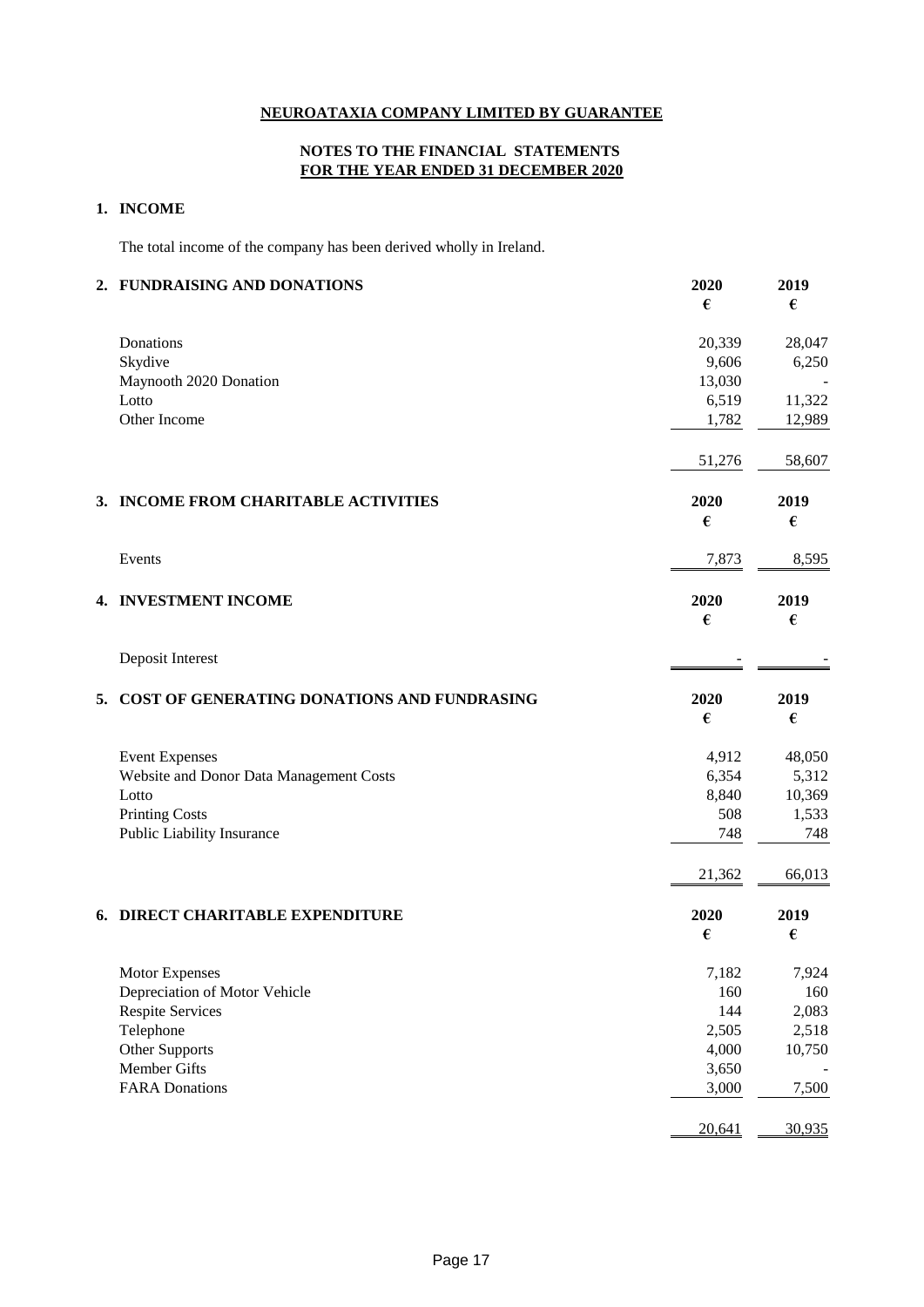### **NOTES TO THE FINANCIAL STATEMENTS FOR THE YEAR ENDED 31 DECEMBER 2020**

| 7. MANAGEMENT AND ADMINISTRATION | 2020<br>€ | 2019<br>€ |
|----------------------------------|-----------|-----------|
| Print, Post and Stationery       | 1,114     | 1,893     |
| <b>Travel Expenses</b>           | 739       | 995       |
| Meeting Room Expenses            |           | 560       |
| <b>Accounting Fees</b>           | 1,446     | 1,452     |
| Training                         | 20        | 1,448     |
| Light and Heat                   | 500       | 500       |
| Subscriptions                    |           | 805       |
| <b>Bank Charges</b>              | 367       | 272       |
| <b>Admin Fees</b>                | 480       | -         |
| <b>Equipment Insurance</b>       | 91        |           |
| Consultancy                      | 20,000    |           |
| Depreciation of Equipment        | 194       | 194       |
|                                  | 24,952    | 8,118     |

### **8. STAFF NUMBERS AND COSTS**

The company currently has no employees.

The work of the charity is undertaken by unpaid volunteers. They also provide assistance with fundraising, events and the running of the charity. The directors and trustees are very grateful to them for their work.

### **9. DIRECTORS' REMUNERATION AND TRANSACTIONS**

The directors and trustees of the company act in a voluntary capacity and are not paid a salary.

There were no transactions with the directors during the period.

# **10. TANGIBLE FIXED ASSETS Fixtures, Motor**

| <b>THUOLDED LEADER INSULTS</b> | T IALUI CO,<br><b>Fittings &amp;</b><br>Equipment<br>€ | 1710LVI<br><b>Vehicles</b><br>$\pmb{\epsilon}$ | <b>Total</b><br>€ |
|--------------------------------|--------------------------------------------------------|------------------------------------------------|-------------------|
| Cost                           |                                                        |                                                |                   |
| At 1 January 2020              | 971                                                    | 800                                            | 1,771             |
| Additions                      |                                                        |                                                |                   |
| Disposals                      |                                                        |                                                |                   |
| At 31 December 2020            | 971                                                    | 800                                            | 1,771             |
| <b>Depreciation</b>            |                                                        |                                                |                   |
| At 1 January 2020              | 388                                                    | 320                                            | 708               |
| Disposals                      |                                                        |                                                |                   |
| Charge for Year                | 194                                                    | 160                                            | 354               |
| At 31 December 2020            | 582                                                    | 480                                            | 1,062             |
| <b>Net Book Value</b>          |                                                        |                                                |                   |
| At 31 December 2020            | 389                                                    | 320                                            | 709               |
| At 31 December 2019            | 583                                                    | 480                                            | 1,063             |